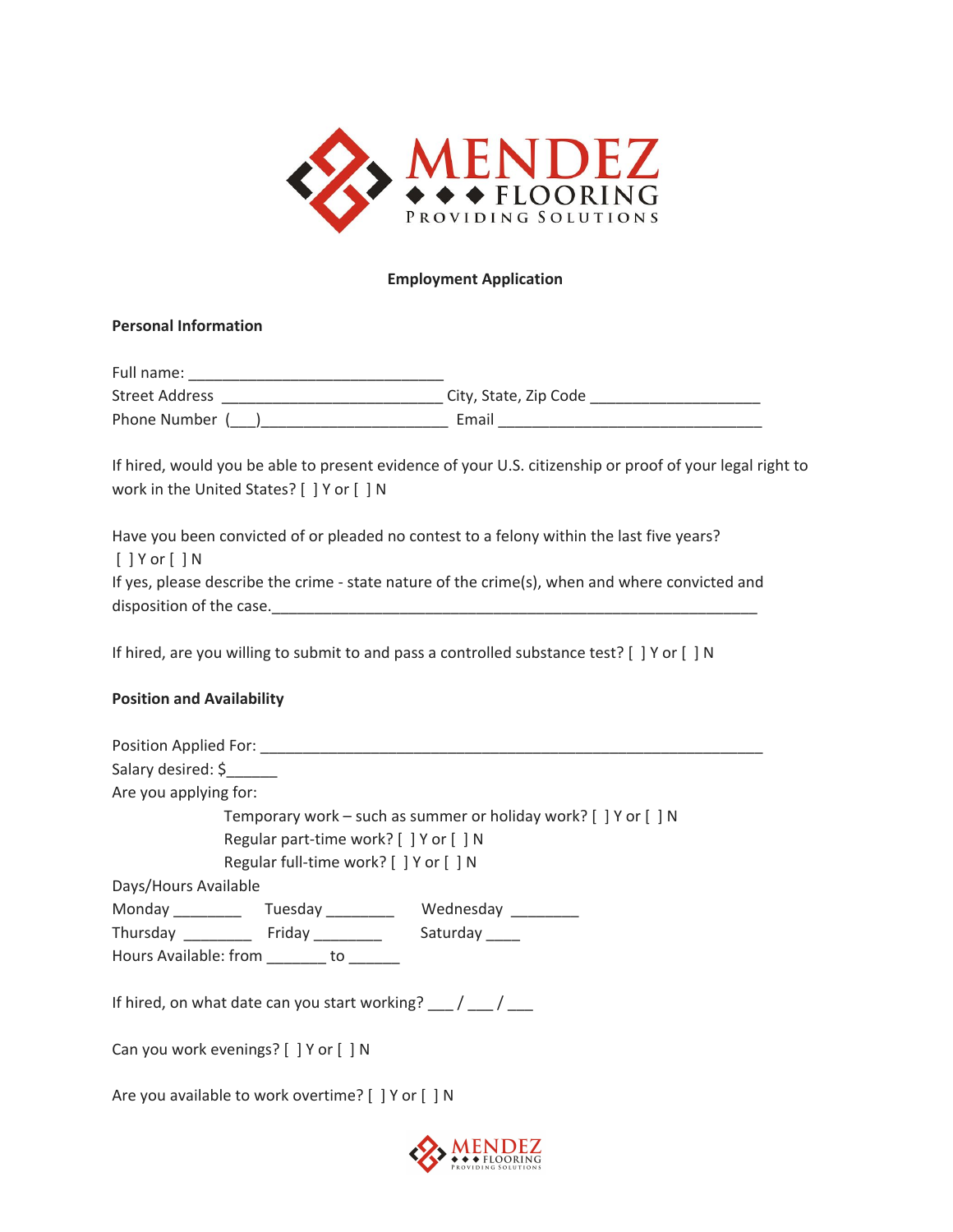### **Position Requirements**

Are you able to perform the essential functions of the job for which you are applying, either with / without reasonable accommodation? [ ] Y or [ ] N If no, describe the functions that cannot be performed

Do you have any physical conditions that would prohibit you from lifting up to 50 pounds? [ ] Y or [ ] N

\_\_\_\_\_\_\_\_\_\_\_\_\_\_\_\_\_\_\_\_\_\_\_\_\_\_\_\_\_\_\_\_\_\_\_\_\_\_\_\_\_\_\_\_\_\_\_\_\_\_\_\_\_\_\_\_\_\_\_\_\_

\_\_\_\_\_\_\_\_\_\_\_\_\_\_\_\_\_\_\_\_\_\_\_\_\_\_\_\_\_\_\_\_\_\_\_\_\_\_\_\_\_\_\_\_\_\_\_\_\_\_\_\_\_\_\_\_\_\_\_\_\_ \_\_\_\_\_\_\_\_\_\_\_\_\_\_\_\_\_\_\_\_\_\_\_\_\_\_\_\_\_\_\_\_\_\_\_\_\_\_\_\_\_\_\_\_\_\_\_\_\_\_\_\_\_\_\_\_\_\_\_\_\_ \_\_\_\_\_\_\_\_\_\_\_\_\_\_\_\_\_\_\_\_\_\_\_\_\_\_\_\_\_\_\_\_\_\_\_\_\_\_\_\_\_\_\_\_\_\_\_\_\_\_\_\_\_\_\_\_\_\_\_\_\_ \_\_\_\_\_\_\_\_\_\_\_\_\_\_\_\_\_\_\_\_\_\_\_\_\_\_\_\_\_\_\_\_\_\_\_\_\_\_\_\_\_\_\_\_\_\_\_\_\_\_\_\_\_\_\_\_\_\_\_\_\_

# **Skills and Qualifications: Licenses, Skills, Training, Awards**

Do you speak, write or understand any foreign languages? [ ] Y or [ ] N If yes, describe which languages(s) and how fluent of a speaker you consider yourself to be.

#### **Employment History**

\_\_\_\_\_\_\_\_\_\_\_\_\_\_\_\_\_\_\_\_

| Are you currently employed? [ ] Y or [ ] N                                          |  |
|-------------------------------------------------------------------------------------|--|
| If you are currently employed, may we contact your current employer? [ ] Y or [ ] N |  |
|                                                                                     |  |
|                                                                                     |  |
|                                                                                     |  |
|                                                                                     |  |
|                                                                                     |  |
|                                                                                     |  |
|                                                                                     |  |
|                                                                                     |  |
|                                                                                     |  |
| <b>Previous Position:</b>                                                           |  |
|                                                                                     |  |
|                                                                                     |  |
|                                                                                     |  |
|                                                                                     |  |
|                                                                                     |  |
|                                                                                     |  |
|                                                                                     |  |
| Position & Duties: 2008 Position & Duties:                                          |  |
|                                                                                     |  |
| May we contact this employer for references? [ ] Y or [ ] N                         |  |